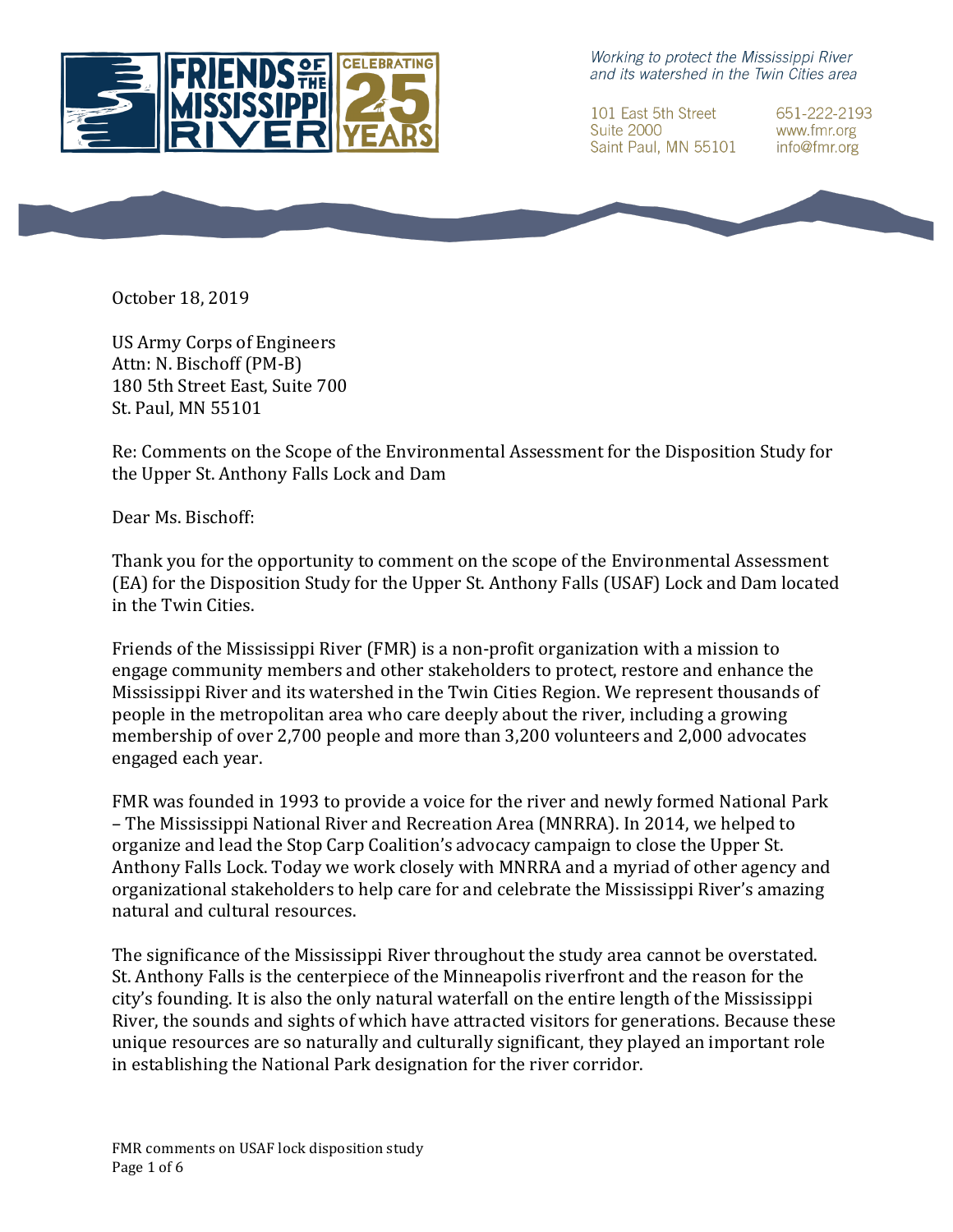During the past 25 years, the Minneapolis downtown riverfront has undergone an enormous transformation. Decades of neglect and environmental damage inspired the community to convert a blighted area to a National Historic District, a National Park and a vibrant downtown neighborhood, with well over two billion dollars invested to date. The Central Riverfront parks and trails draw millions of hikers, bikers and festivalgoers each year, as well.

We urge the Corps to conduct a thorough investigation of all the potential impacts to these important natural, cultural and recreational resources. Any recommendation to dispose of lock and dam infrastructure must be done in a manner that protects the environment, ensures public safety and provides public benefits to the community.

We also encourage the Corps to **conduct the disposition study as expeditiously as possible**.

# *Generally speaking, FMR strongly supports the vision for a new visitor center at the Upper St. Anthony Falls Lock, put forth by the Friends of the Lock Dam with support from the City of Minneapolis and the National Park Service.*

Consistent with the plain language of the WRDA Act of 2018 and the Congressional Intent Letter signed by Senators Klobuchar and Smith, **the study should focus on a partial disposition**, and the partial disposition should reflect coordination ("a joint plan") with the City to further local adopted plans for the central riverfront. In order fulfill the partial disposition option, the Corps would need to continue to own and operate those portions of the USAF lock necessary to maintain flood control.

**FMR** does not support the "no action" alternative or the full disposal of the USAF lock because these alternatives could prevent MNRRA from continuing to engage the public at the site.

The "no action" alternative does not ensure adequate ongoing maintenance of the lock structure. Since the Corps has a recreation mission at the USAF Lock, the Corps should continue maintenance as needed to facilitate visitor use and enjoyment.

We do not support the "disposal" alternative for the following reasons:

- If the USAF was no longer tied to the federal government, MNRRA could lose a critical review authority, and its ability to protect and enhance the site and area's significant qualities will be diminished.
- Full disposal could lead to complete privatization of the site with no public access, which would be contrary to the aforementioned Congressional Intent Letter.
- Full disposal would prevent the continued flood control activities that the Corps is still responsible for under existing authorities.

To reiterate, we request that the Corps reject the "no action" and full disposition options, and focus the study on "partial disposition" alternatives that will best serve the public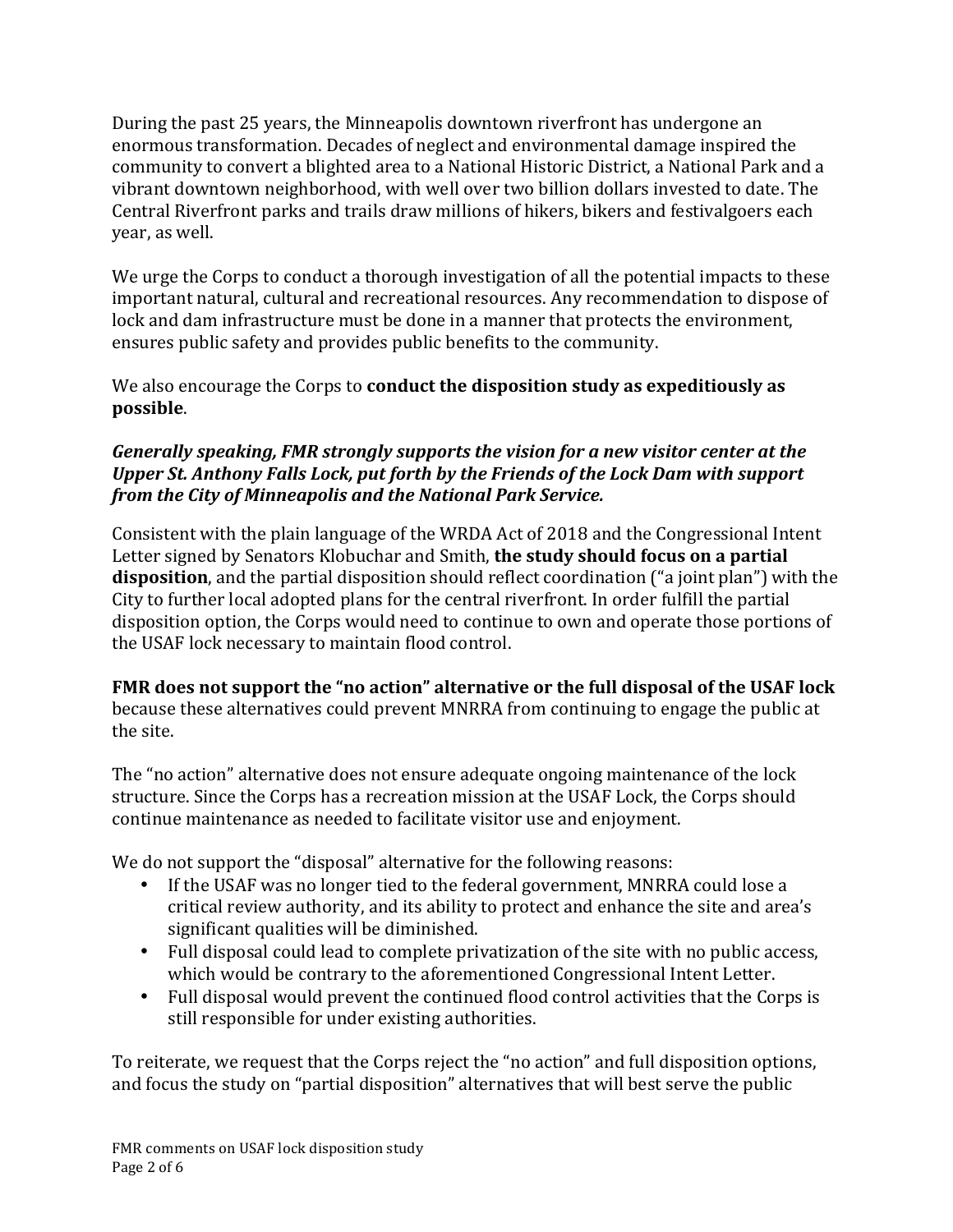interest. Approaching the study in this way will ensure that the Corps can expedite the process as directed to by Congress.

We support a robust evaluation of the environmental, social and economic impacts all the alternatives and proposals that are investigated through the study. In conducting the disposition study and EA, Friends of the Mississippi River requests that the Army Corps of Engineers evaluate and report on the following issues.

# The Study should give high priority to alternatives that will continue to serve the public interest.

As described in our introductory comments, the location of this study is at the center of some of Minneapolis' most treasured public spaces. Located within a national park, a national historic district, a state critical area and a regional park, this place has a history of public investment and serving the public good.

The downtown riverfront, surrounded by historic treasures and other civic uses, is bursting at the seams with people who are filling up new parks and trails faster than they can be built. The Army Corps of Engineers is part of the community that has and will continue to expand opportunities for the public to enjoy this special place on the iconic Mississippi River.

In addition to the inherent value these places provide, everything that surrounds the USAF lock and dam represents many billions of dollars in public investment. We strongly urge the Corps to carefully examine how each alternative will continue to serve the public interest and give the highest consideration to those alternatives that prioritize public use and enjoyment of the river, the parks and other public amenities.

# **Special consideration should be given to evaluate potential impacts to the National Park and its resources and programs**

The Mississippi National River and Recreation Area (MNRRA) was established by Congress as a National Park in 1988. The 72-mile corridor that runs from Dayton to Hastings represents the only unit of the National Park Service dedicated to celebrating and interpreting the Mississippi River. The Twin Cities metropolitan river corridor was given national park status because of its historical significance and outstanding natural resource value—and because this is where the Mississippi River changes the most, transitioning from a low-banked prairie river to a broad floodplain river lined with tall bluffs. A significant transition for those changes occurs right at St. Anthony Falls.

The Corps should evaluate the potential impacts each alternative will have on the seven resource types identified in the MNRRA enabling legislation: historical, recreational, scenic, cultural, natural, economic, and scientific. Although not specifically called out in the legislation, water resources play an extremely important role in the health of the river and park, and impacts to water resources should also be evaluated.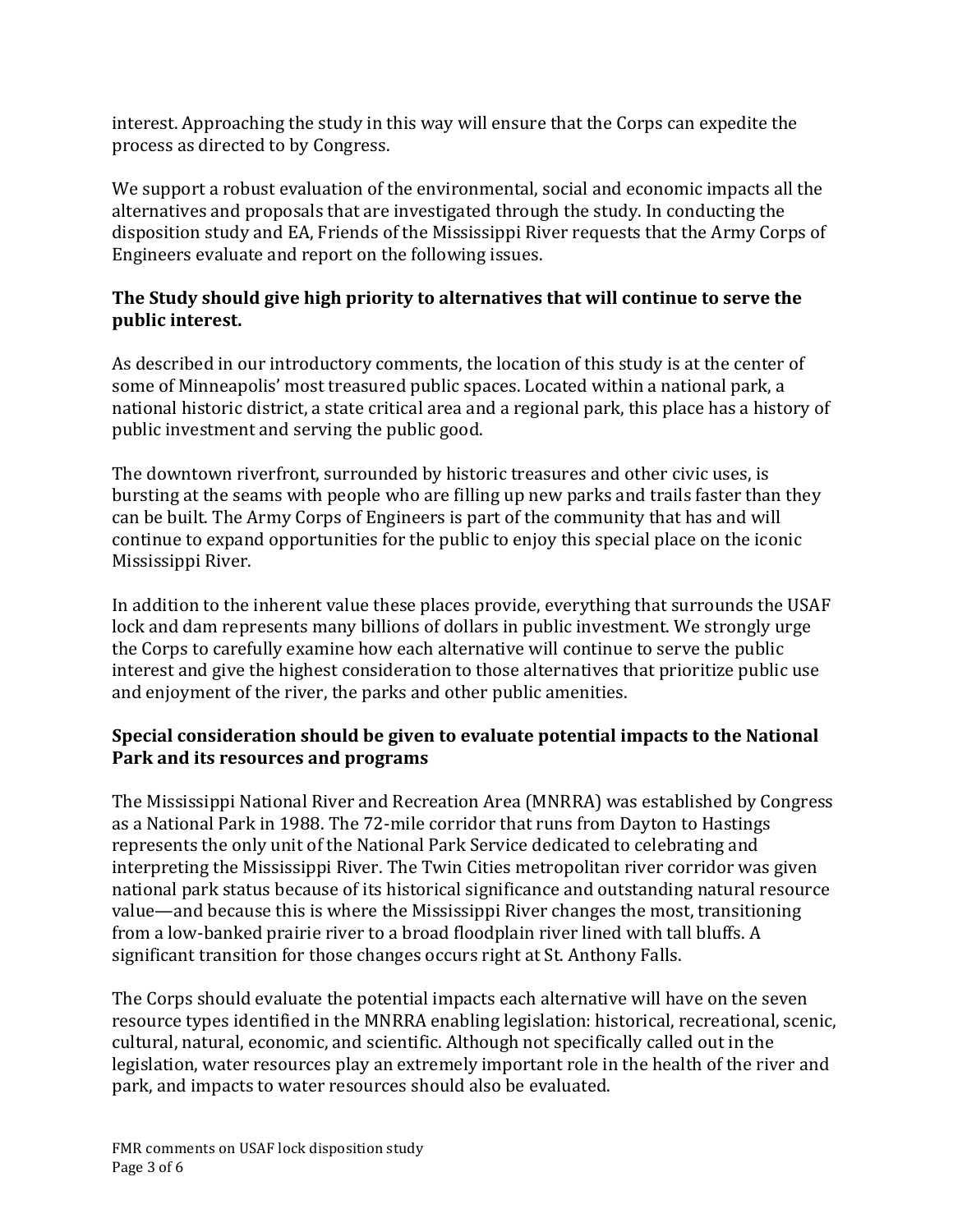In 2016, the State of Minnesota adopted rules for the Mississippi River Corridor Critical Area, a state designated corridor that shares a boundary with MNRRA. Since MNRRA does not have regulatory authority for development in the corridor, the MRCCA rules provide standards to protect key resources in the park. The Corps should evaluate all options/alternatives to ensure they are consistent with the state MRCCA rules (chapter 6106).

In addition to ensuring that National Park resources are protected, the Study should consider potential impacts to park users. According to the Metropolitan Council, the Central Riverfront Regional Park is among the top five most visited parks in the region, with close to five million park users annually. These numbers are likely to grow as Waterworks is built as a public gathering place and housing development continues to add residents, and park users, to the area.

Currently, National Park Service staff provides visitor services and tours at the USAF Lock observation deck. Their involvement has dramatically increased the number of people that visit, experience and enjoy the lock. This arrangement provides great visibility for both the NPS and the Corps, and it should continue.

NPS staff and their partners also conduct paddling activities in Minneapolis with youth and adults, and they host paddle share stations along the river. The Corps should consider potential impacts to these NPS programs and the growing interest in paddle sports on the Mississippi River.

The geographic area of this study is entirely within the MNRRA, and ideally, the Corps would engage MNRRA as a close federal partner in conducting this study. At a minimum, National Park Service staff should play the role of a consulting agency of special significance.

The possibility of disposal of any of the Corps' infrastructure could have enormous impacts on the National Park, and we would like to see MNRRA staff be closely consulted in the Corps' decision-making process.

#### The Corps should make recommendations that improve the human and natural **environment and create or enhance recreational opportunities**

Human Environment: The Corps should make recommendations that enable future uses at the USAF Lock to improve the human environment by transforming underutilized property into additional economic and cultural assets and creating a world-class destination to activate the community's relationship with the river.

Natural Environment: The Corps should make recommendations that will protect the natural and water resources around the USAF Lock, including ensuring that the aesthetic flow over the USAF dam spillway is consistent with the public interest and benefit. Furthermore, the Corps should make recommendations that consider the opportunity to enhance the natural environment through environmental restoration and stewardship.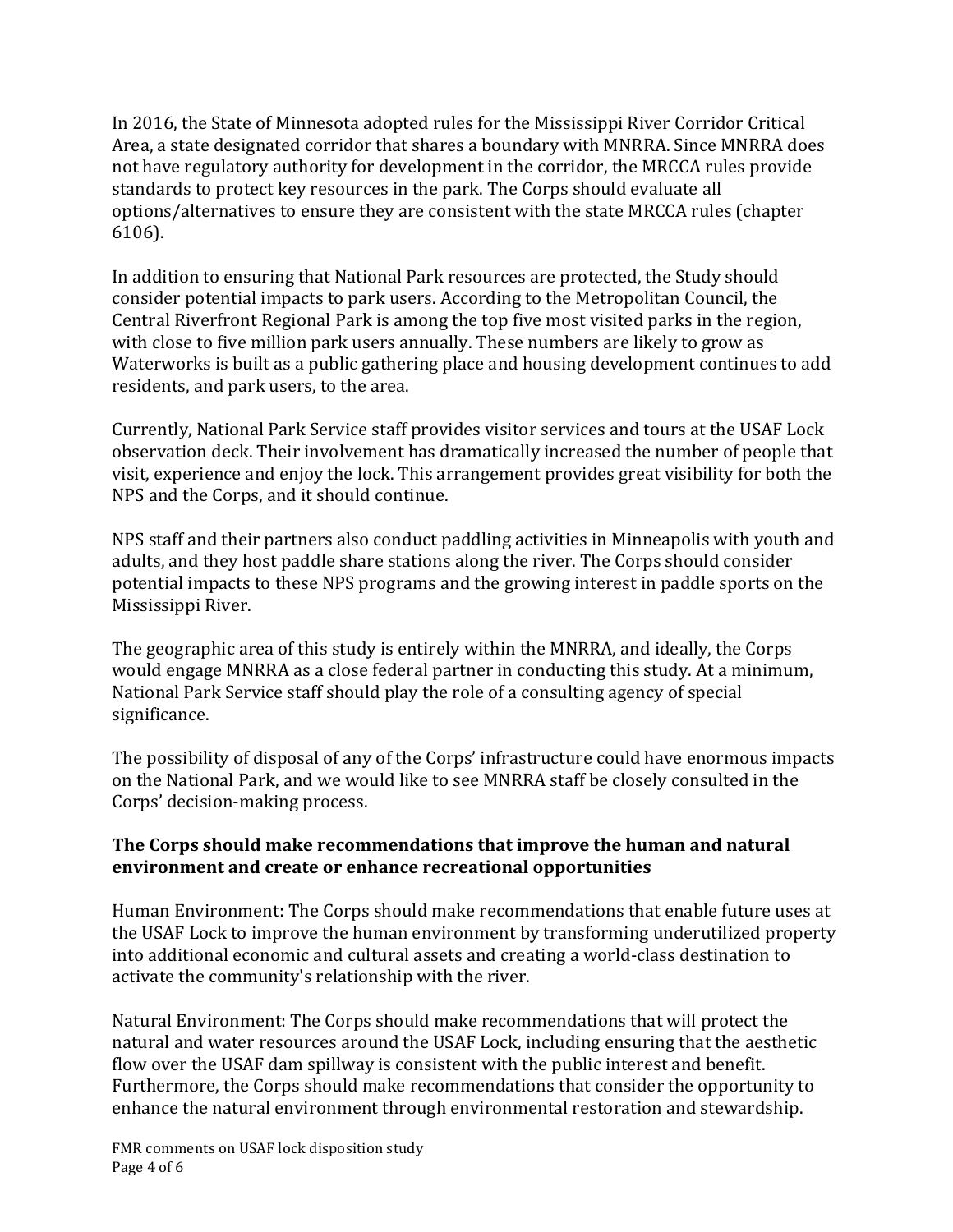Recreational Opportunities: The Corps should work with City and its partners, and consult with the National Park Service and the Minneapolis Park Board, to ensure the proposed alternatives would support and enhance anticipated riverfront improvements, including access to trails, fishing opportunities and other waterfront activation, water access and docking opportunities, and planned park development. In particular, the regional park plan to establish a portage route around the lock and dam should remain feasible even if ownership and/or use of the lock change.

Historic Resources: The Corps should consider the historical significance of the Upper Lock on the cultural, historic, archeological, socio-economic, recreational and other resources of the St. Anthony Falls Historic District. The Stone Arch Bridge is a highly significant historic resource that intersects with the USAF Lock. Any potential negative impacts should be avoided.

# **The Corps should not recommend the Crown Hydro Proposal as a feasible alternative**

In consideration of ways to improve the human, natural, recreational and cultural/historical resources surrounding the USAF lock and dam, it is clear that the Crown Hydro proposal is incompatible with these goals. Numerous questions about the Crown Hydro proposal have gone unanswered for years, including questions about possible damage to the Stone Arch Bridge. Another persistent conflict is near the water intake tunnel at the upstream end of the lock. The currents and suction created by this water intake would render paddling and portaging near the lock impossible and extremely dangerous.

The Corps should make recommendations that are in the public interest, and should give significant weight to the statements of numerous stakeholders and the City resolution that development of a hydroelectric power plant on the USAF Lock would be counter to the public interest. Furthermore, the Corps should conclude that a hydroelectric power facility cannot coexist with the envisioned public use of the land because it would be incompatible with providing access to hazard-free water for boats and people on both the upriver and downriver sides of the property.

#### **The Corps should make recommendations consistent with, the relevant guidance and public interest as defined in all adopted plans and resolutions that will be impacted** by the Corps' recommendation and actions

There are numerous local, regional and national adopted plans, resolutions, initiatives and projects underway for this stretch of the river, and it is essential that the Corps review these documents, identify possible conflicts and/or inconsistencies with the disposition study alternatives and report on potential impacts to current and future river corridor plans and projects, including cumulative effects.

### *Documents* to review include the following:

• Mississippi National River and Recreational Area - Comprehensive Management Plan;